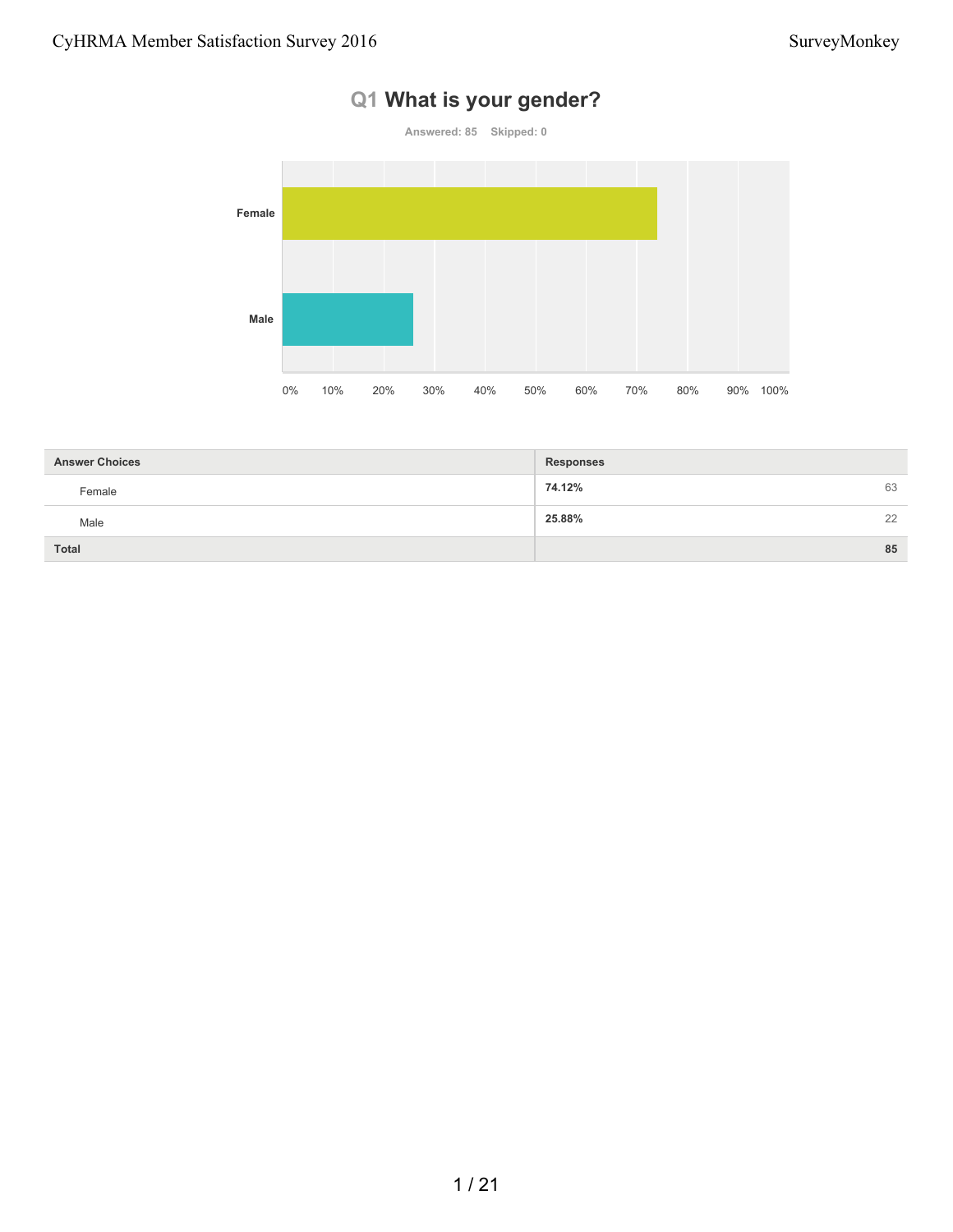

| <b>Answer Choices</b> | <b>Responses</b>        |
|-----------------------|-------------------------|
| Nicosia               | 64<br>75.29%            |
| Limassol              | 17<br>20.00%            |
| Larnaca               | 1.18%<br>$\mathbf{1}$   |
| Paphos                | $0.00\%$<br>$\mathbf 0$ |
| Famagusta             | $\mathbb O$<br>$0.00\%$ |
| Abroad                | 3<br>3.53%              |
| <b>Total</b>          | 85                      |

### **Q2 What is your place of residence?**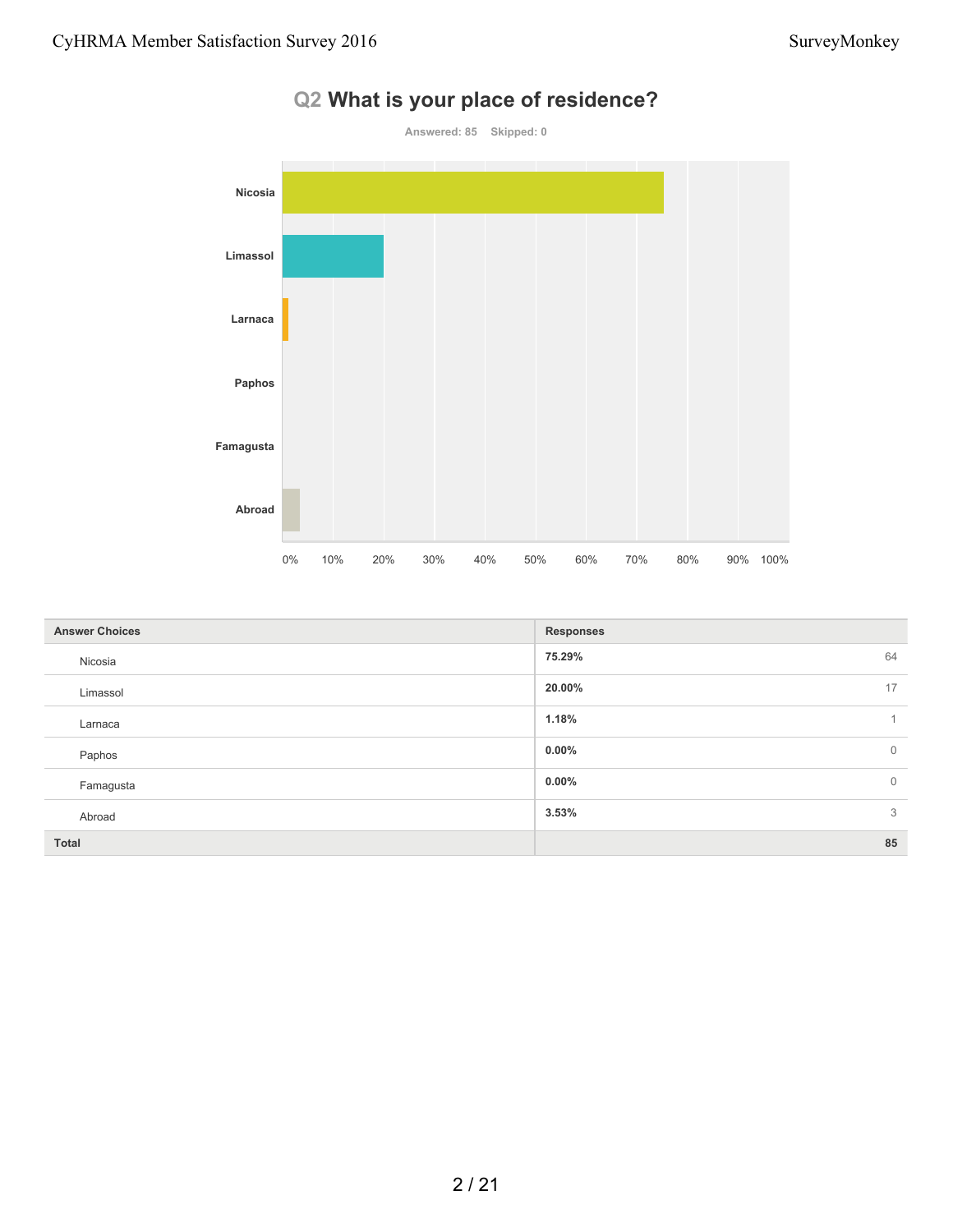

#### **Q3 Which age category do you fall in?**

| <b>Answer Choices</b> | <b>Responses</b> |  |
|-----------------------|------------------|--|
| 18-29                 | 20.00%<br>17     |  |
| 30-39                 | 36.47%<br>31     |  |
| 40-49                 | 23<br>27.06%     |  |
| 50-59                 | 10.59%<br>9      |  |
| 60 or older           | 5.88%<br>5       |  |
| <b>Total</b>          | 85               |  |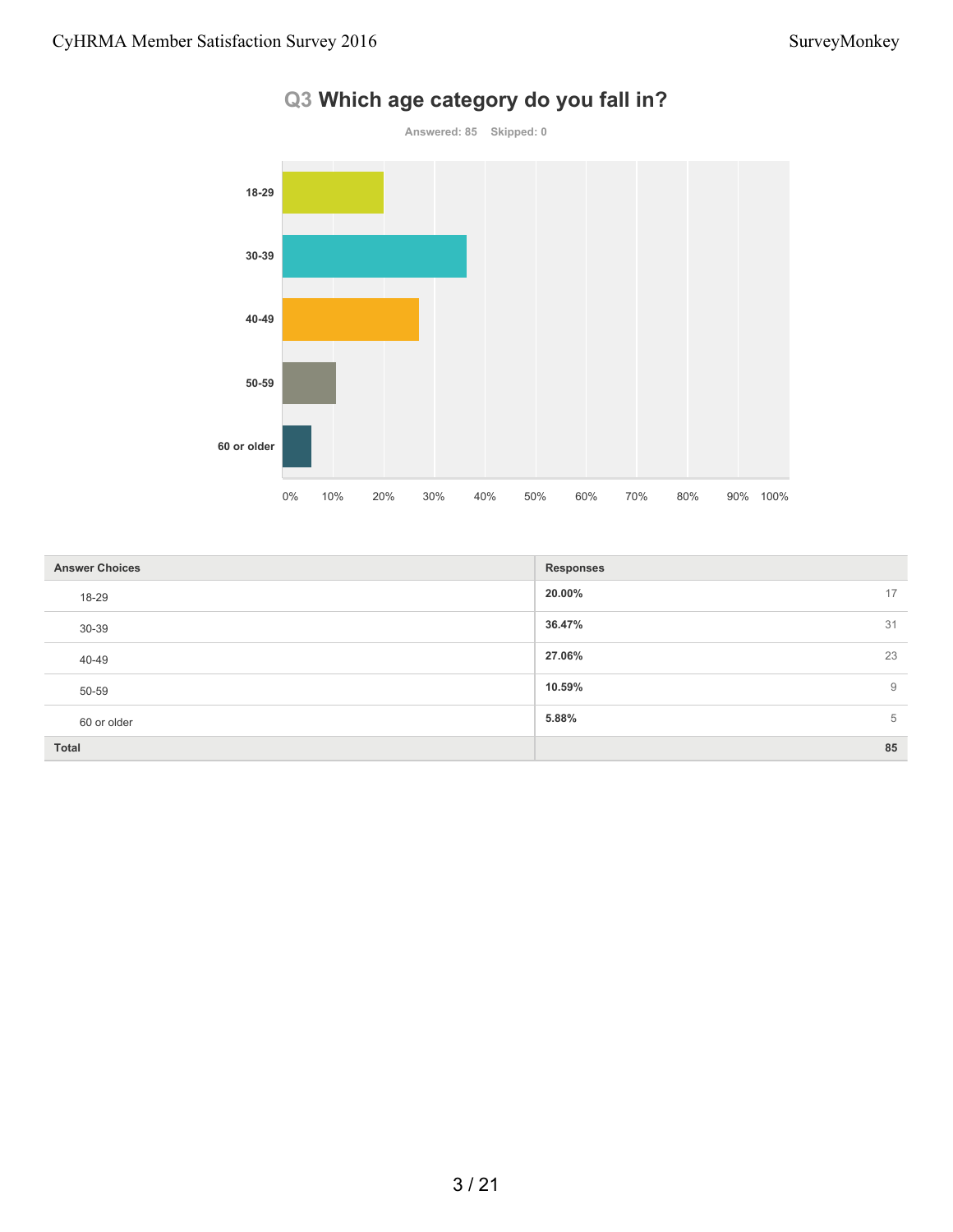

#### **Q4 My current status is:**

| <b>Answer Choices</b> | <b>Responses</b>        |  |
|-----------------------|-------------------------|--|
| Student               | 2.35%<br>2              |  |
| Employed              | 85.88%<br>73            |  |
| Self-Employed         | 4.71%<br>$\overline{4}$ |  |
| Unemployed            | 3.53%<br>3              |  |
| Retired               | 3.53%<br>3              |  |
| <b>Total</b>          | 85                      |  |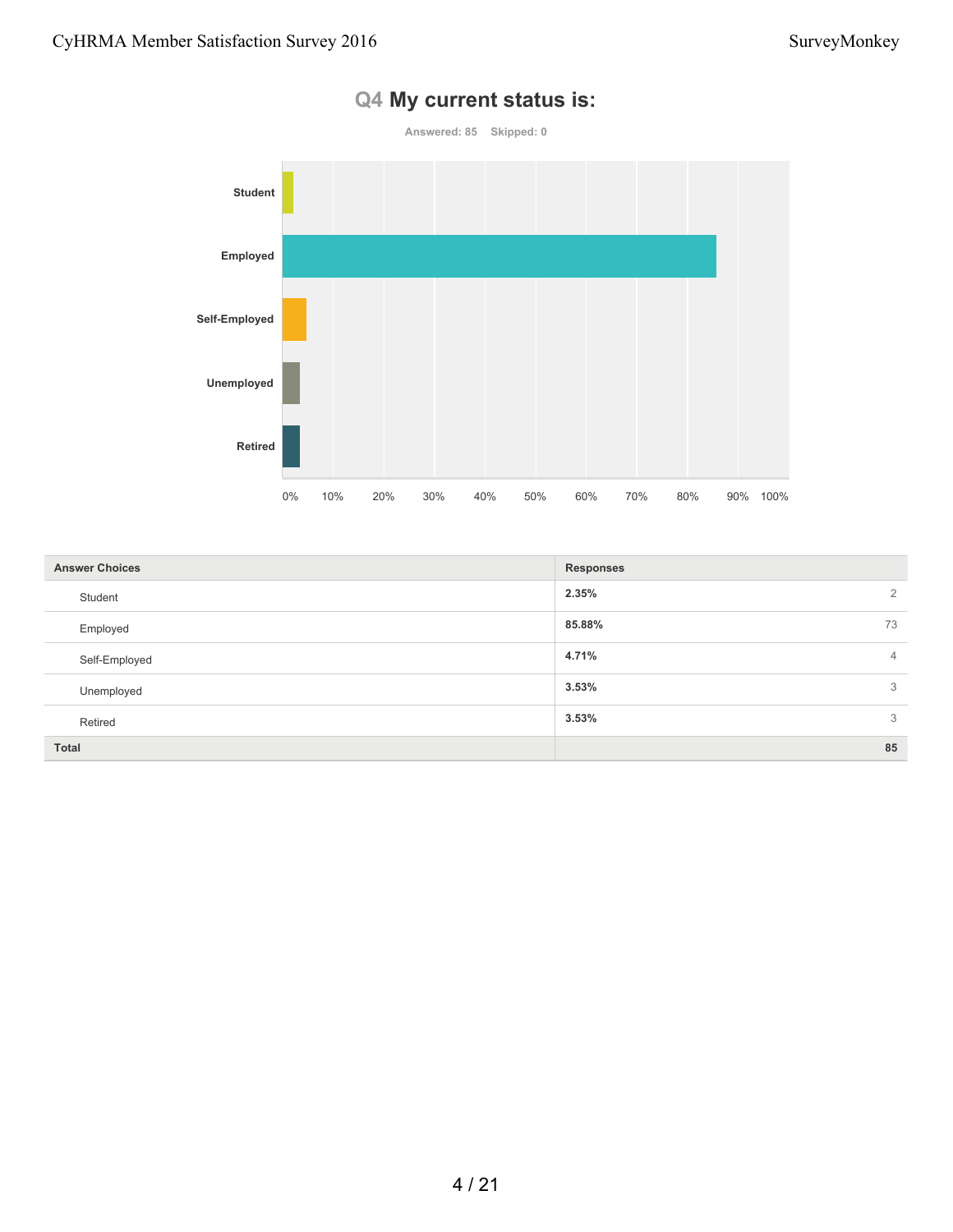#### **Q5 What is your current job role? (If not applicable, please indicate your last job role)**



| <b>Answer Choices</b> | <b>Responses</b>     |
|-----------------------|----------------------|
| HR related            | 84.71%<br>72         |
| Non HR related        | 15.29%<br>13         |
| Never employed        | $0.00\%$<br>$\Omega$ |
| <b>Total</b>          | 85                   |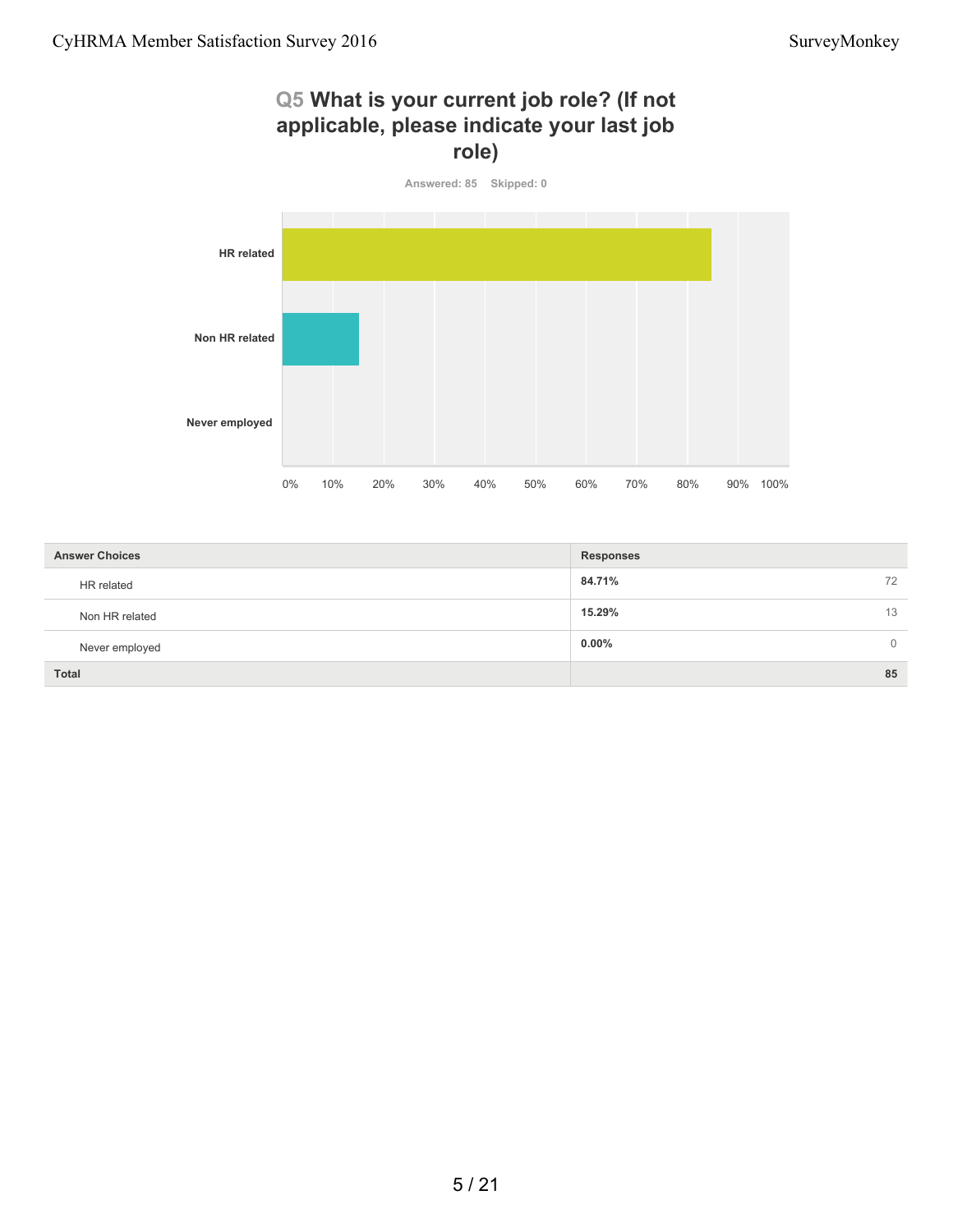#### **Q6 What is your current job level? (If not applicable, please indicate your last job level)**



| <b>Answer Choices</b> | <b>Responses</b>         |
|-----------------------|--------------------------|
| <b>HR Assistant</b>   | 4.71%<br>4               |
| HR Officer/Supervisor | 24.71%<br>21             |
| HR Manager            | 35.29%<br>30             |
| <b>Top Executive</b>  | 9.41%<br>8               |
| Other                 | 25.88%<br>22             |
| Never Employed        | $0.00\%$<br>$\mathbf{0}$ |
| <b>Total</b>          | 85                       |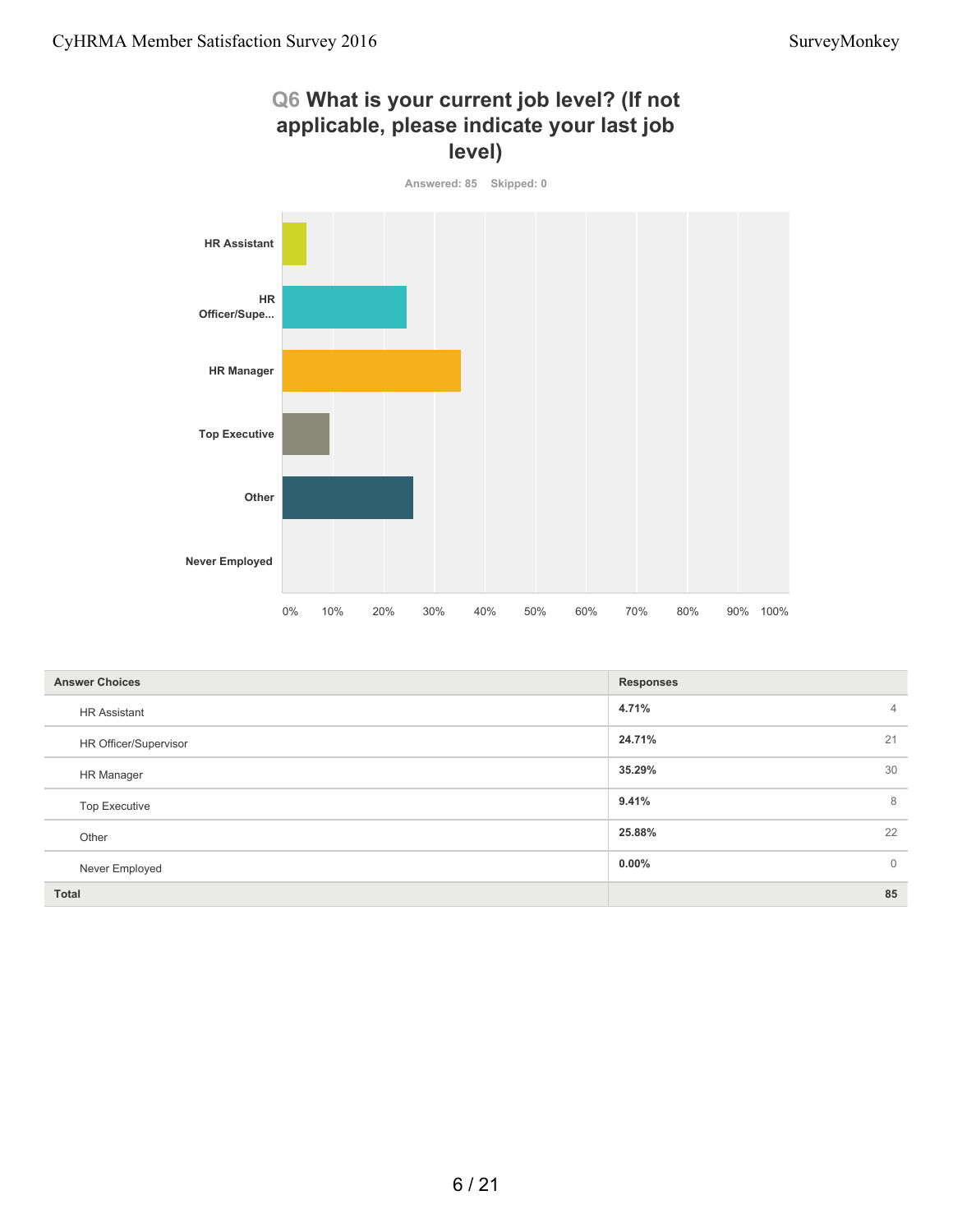

## **Q7 What type of CyHRMA Membership do**

| <b>Answer Choices</b>                  | <b>Responses</b> |
|----------------------------------------|------------------|
| Individual Membership                  | 87.80%<br>72     |
| Corporate Membership                   | 12.20%<br>10     |
| Both Individual & Corporate Membership | $0.00\%$         |
| <b>Total</b>                           | 82               |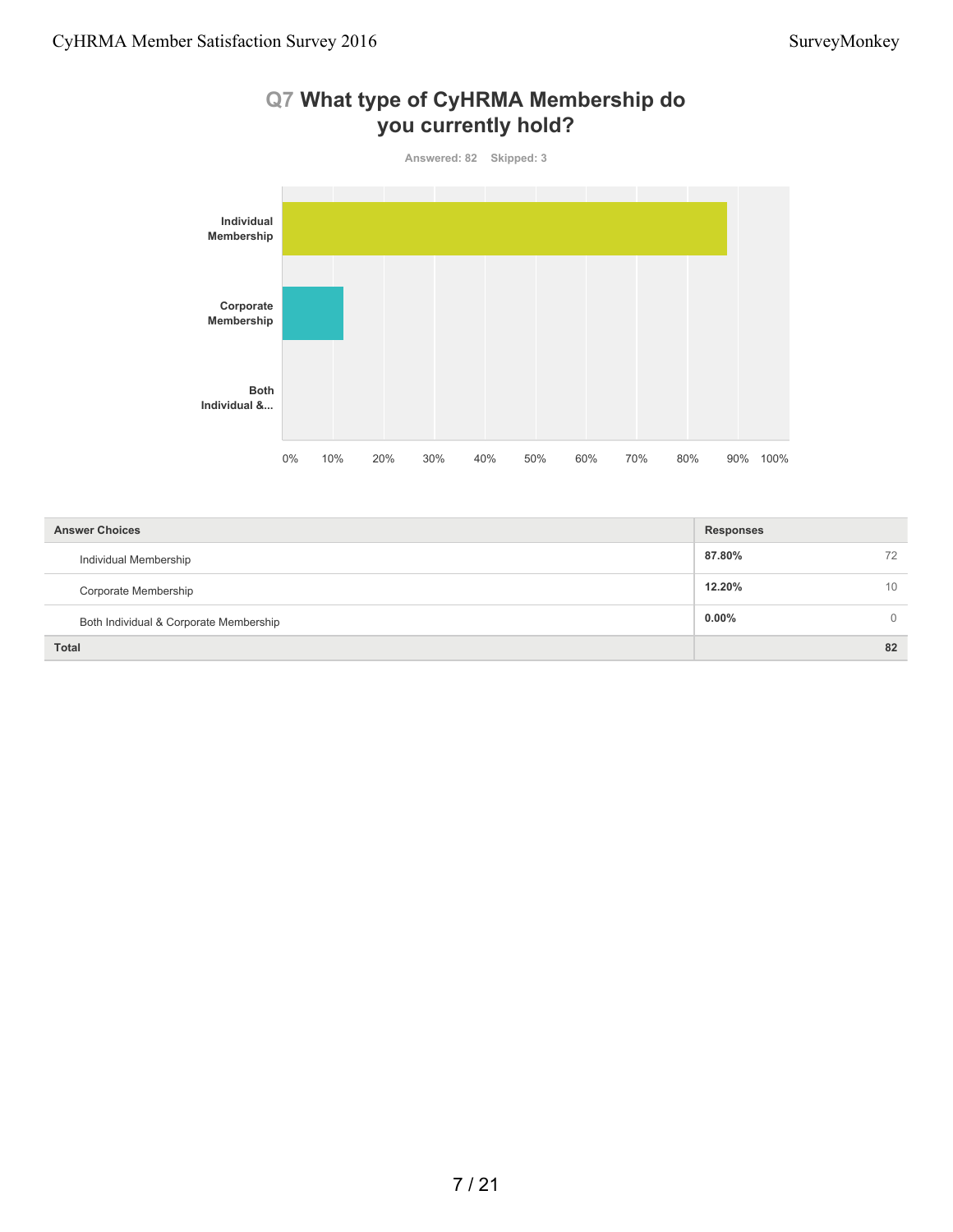

|  |                        |  | Q8 For how long have you been a Member |
|--|------------------------|--|----------------------------------------|
|  | $\alpha$ f the CylDMA2 |  |                                        |

| <b>Answer Choices</b> | <b>Responses</b>        |
|-----------------------|-------------------------|
| Less than 6 months    | 3<br>3.66%              |
| 6 months to a year    | 13<br>15.85%            |
| 1-3 years             | 13.41%<br>11            |
| 3-5 years             | 8.54%<br>$\overline{7}$ |
| More than 5 years     | 48<br>58.54%            |
| <b>Total</b>          | 82                      |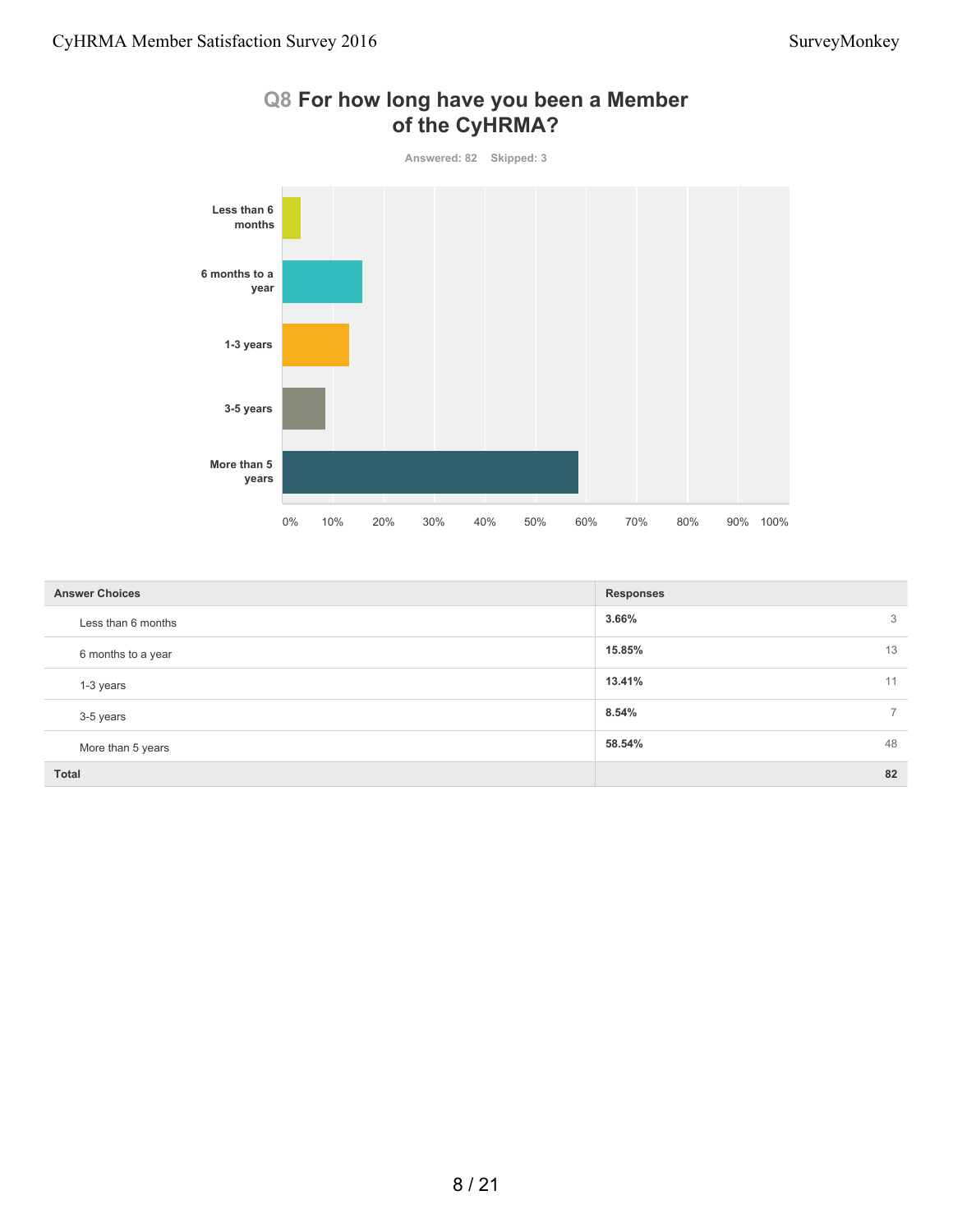

|                                      | Not Important | Important | <b>Very Important</b> | <b>Total</b> | <b>Weighted Average</b> |
|--------------------------------------|---------------|-----------|-----------------------|--------------|-------------------------|
| Academic Bursaries                   | 12.99%        | 70.13%    | 16.88%                |              |                         |
|                                      | 10            | 54        | 13                    | 77           | 2.04                    |
| CyHRMA Library "Costas Papakyriacou" | 20.99%        | 67.90%    | 11.11%                |              |                         |
|                                      | 17            | 55        | 9                     | 81           | 1.90                    |
| <b>Discussion Forum</b>              | 3.75%         | 65.00%    | 31.25%                |              |                         |
|                                      | 3             | 52        | 25                    | 80           | 2.27                    |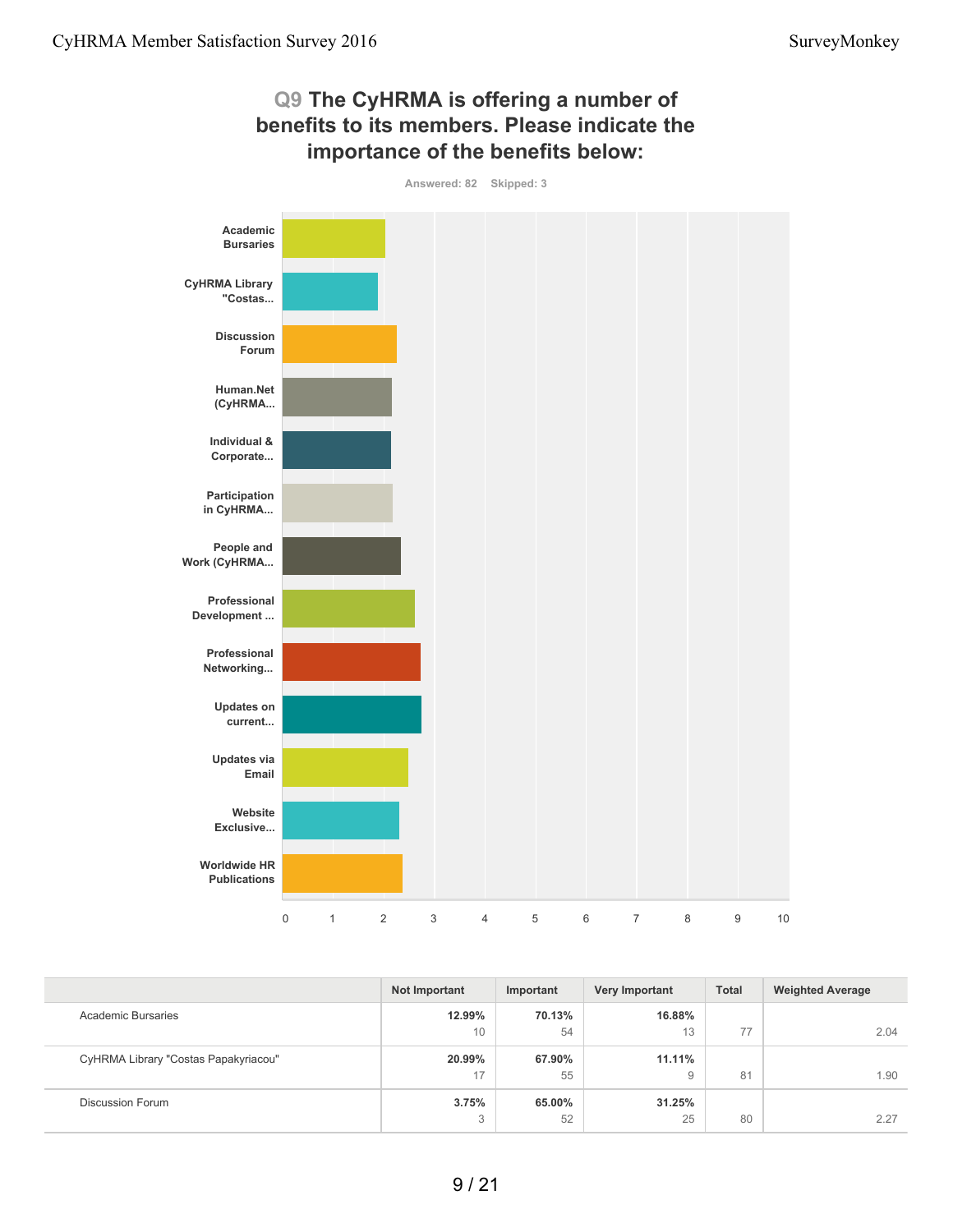#### CyHRMA Member Satisfaction Survey 2016 SurveyMonkey

| Human.Net (CyHRMA Newsletter)                  | 13.41%         | 56.10% | 30.49% |    |      |
|------------------------------------------------|----------------|--------|--------|----|------|
|                                                | 11             | 46     | 25     | 82 | 2.17 |
| Individual & Corporate Membership Discounts    | 12.50%         | 58.75% | 28.75% |    |      |
|                                                | 10             | 47     | 23     | 80 | 2.16 |
| Participation in CyHRMA Committees             | 12.50%         | 56.25% | 31.25% |    |      |
|                                                | 10             | 45     | 25     | 80 | 2.19 |
| People and Work (CyHRMA Magazine)              | 6.17%          | 53.09% | 40.74% |    |      |
|                                                | 5              | 43     | 33     | 81 | 2.35 |
| Professional Development & Training Activities | 2.47%          | 30.86% | 66.67% |    |      |
|                                                | $\overline{2}$ | 25     | 54     | 81 | 2.64 |
| Professional Networking Opportunities          | 2.47%          | 22.22% | 75.31% |    |      |
|                                                | $\overline{2}$ | 18     | 61     | 81 | 2.73 |
| Updates on current Industry Trends & Issues    | 1.22%          | 21.95% | 76.83% |    |      |
|                                                |                | 18     | 63     | 82 | 2.76 |
| Updates via Email                              | 4.94%          | 39.51% | 55.56% |    |      |
|                                                | $\overline{4}$ | 32     | 45     | 81 | 2.51 |
| <b>Website Exclusive Content</b>               | 7.59%          | 53.16% | 39.24% |    |      |
|                                                | 6              | 42     | 31     | 79 | 2.32 |
| Worldwide HR Publications                      | 7.59%          | 46.84% | 45.57% |    |      |
|                                                | 6              | 37     | 36     | 79 | 2.38 |
|                                                |                |        |        |    |      |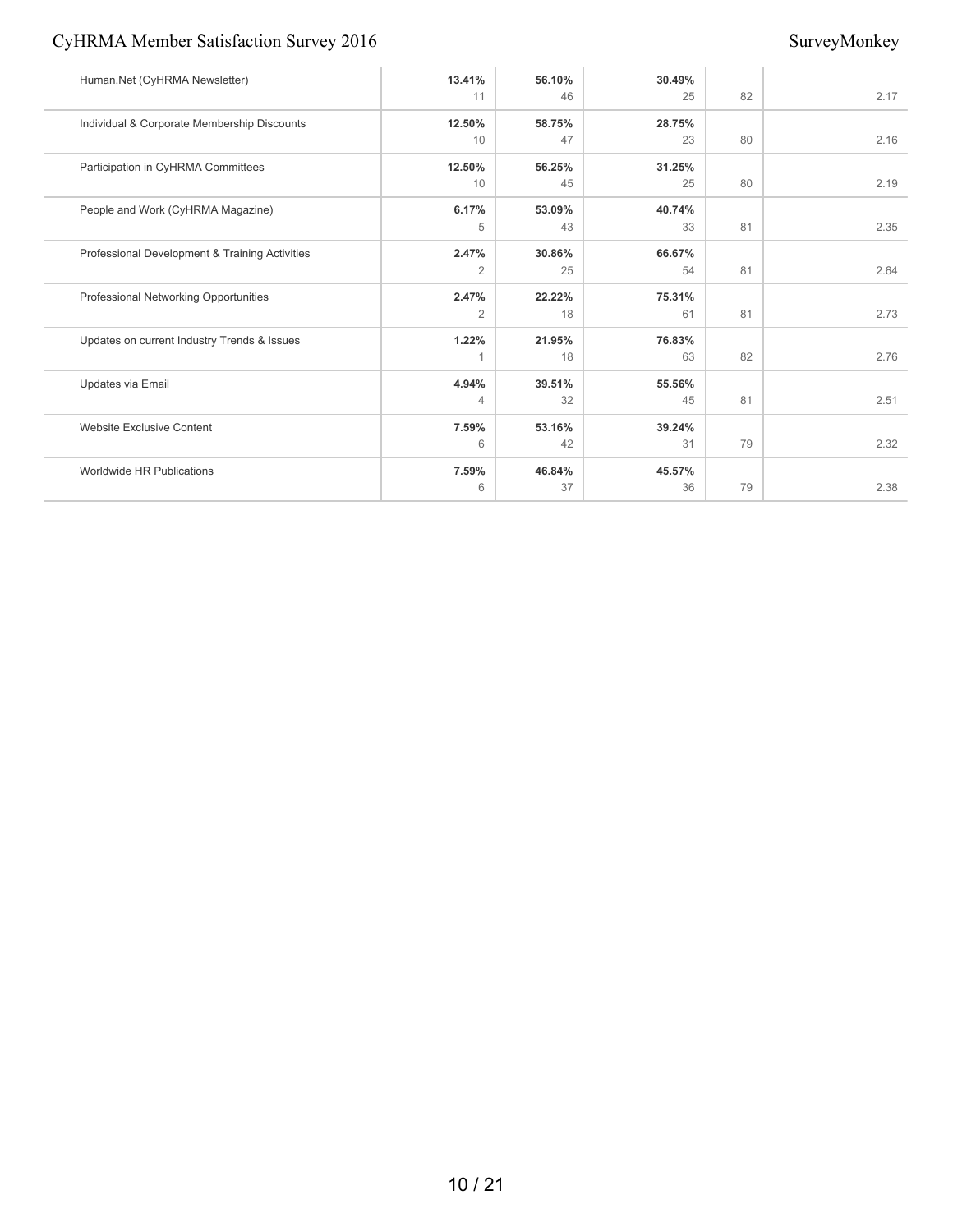

| <b>Answer Choices</b> | <b>Responses</b>           |
|-----------------------|----------------------------|
| Very Likely           | 60.98%<br>50               |
| Somewhat Likely       | 26<br>31.71%               |
| Neutral               | 6.10%<br>5                 |
| Somewhat Unlikely     | $0.00\%$<br>$\overline{0}$ |
| Very Unlikely         | 1.22%                      |
| <b>Total</b>          | 82                         |

#### 11 / 21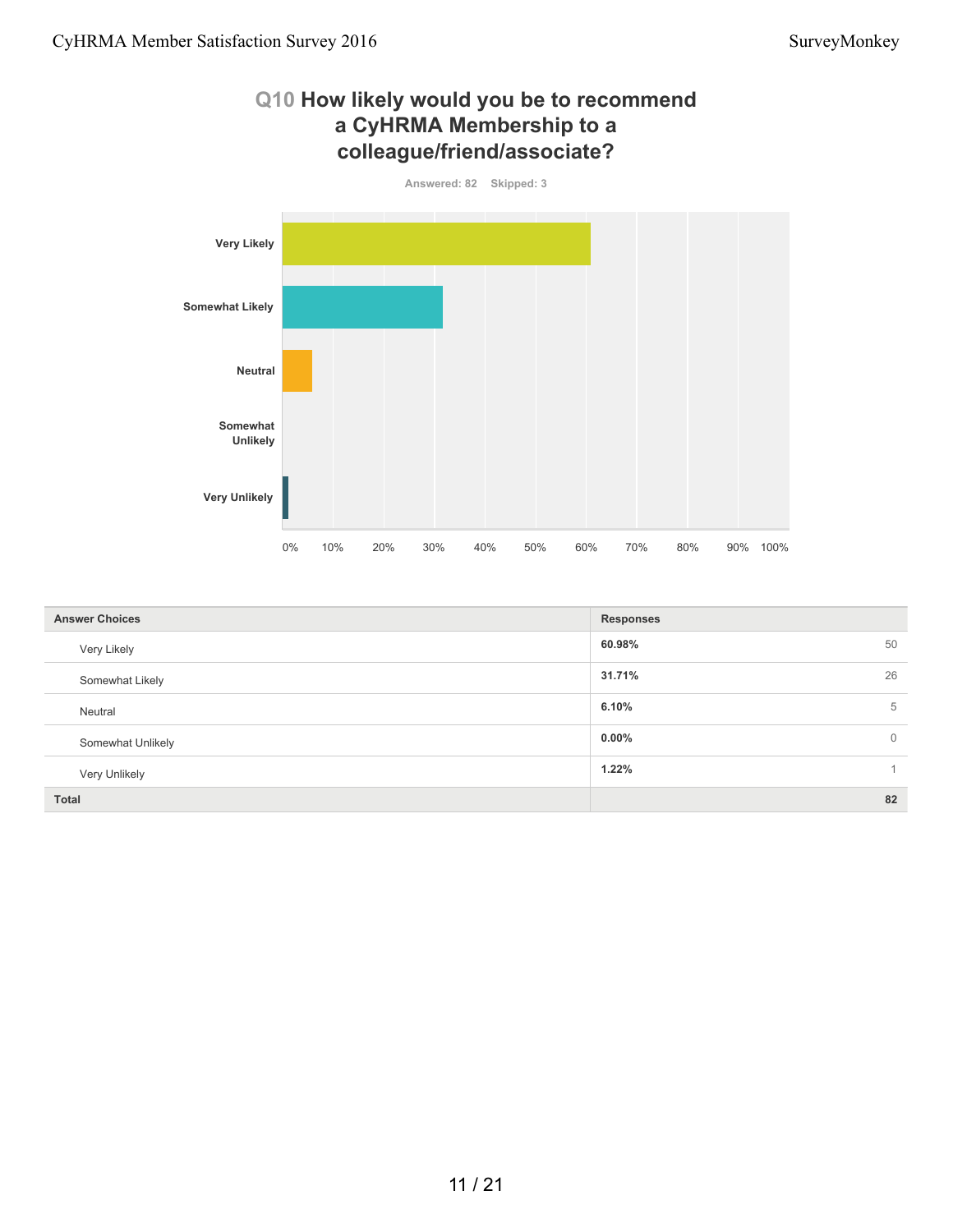

#### **Q11 What is the level of your participation in the CyHRMA Committees?**

| <b>Answer Choices</b>                 | <b>Responses</b> |    |
|---------------------------------------|------------------|----|
| <b>Highly Active</b>                  | 13.41%           | 11 |
| <b>Moderately Active</b>              | 21.95%           | 18 |
| Passive                               | 17.07%           | 14 |
| I do not participate in any Committee | 47.56%           | 39 |
| <b>Total</b>                          |                  | 82 |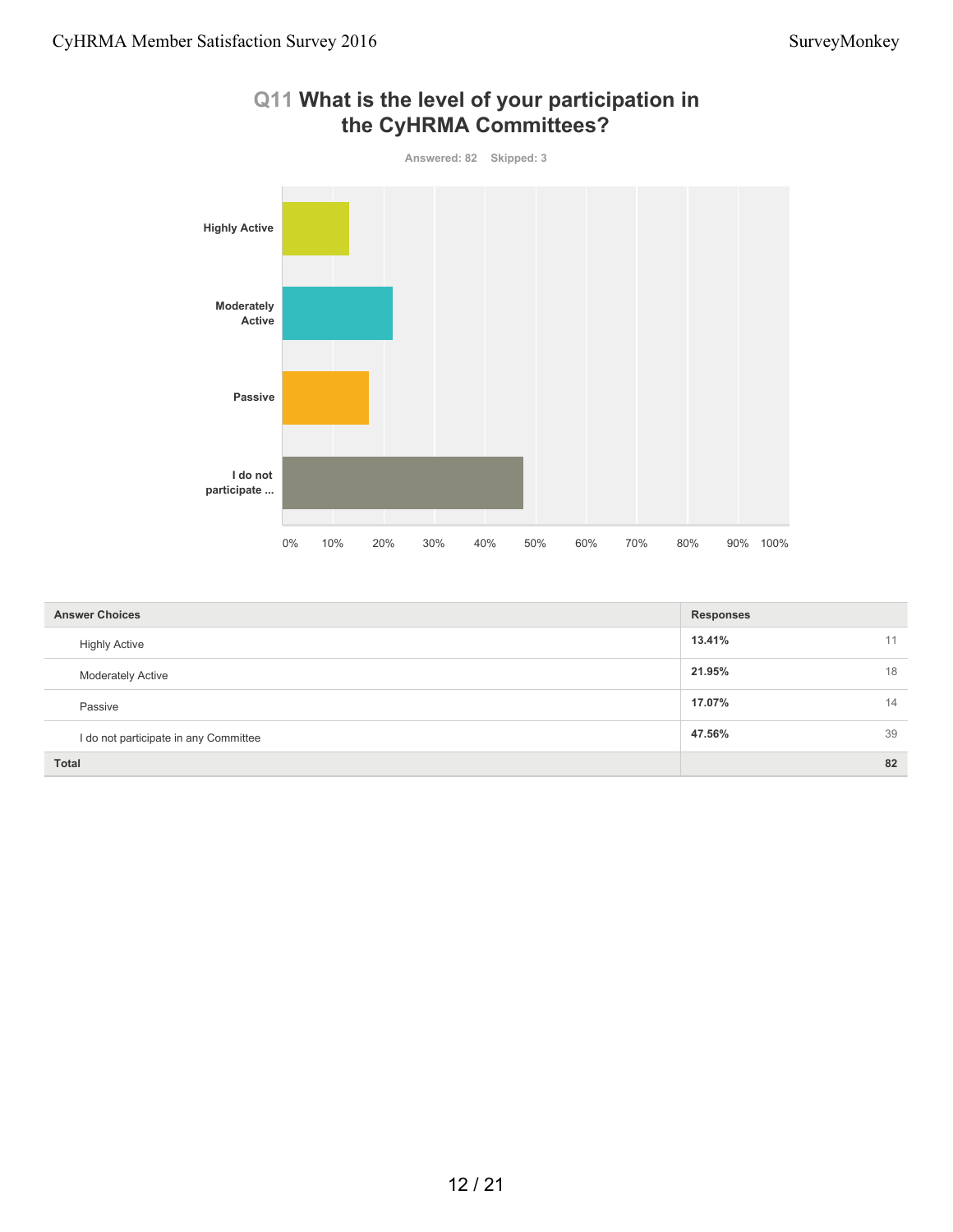

#### **Q12 How frequently do you access the website?**

| <b>Answer Choices</b>  | <b>Responses</b>                  |
|------------------------|-----------------------------------|
| Daily                  | 5.06%<br>$\overline{4}$           |
| Weekly                 | 8.86%<br>$\overline{\phantom{0}}$ |
| Monthly                | 28<br>35.44%                      |
| Less than once a month | 50.63%<br>40                      |
| <b>Total</b>           | 79                                |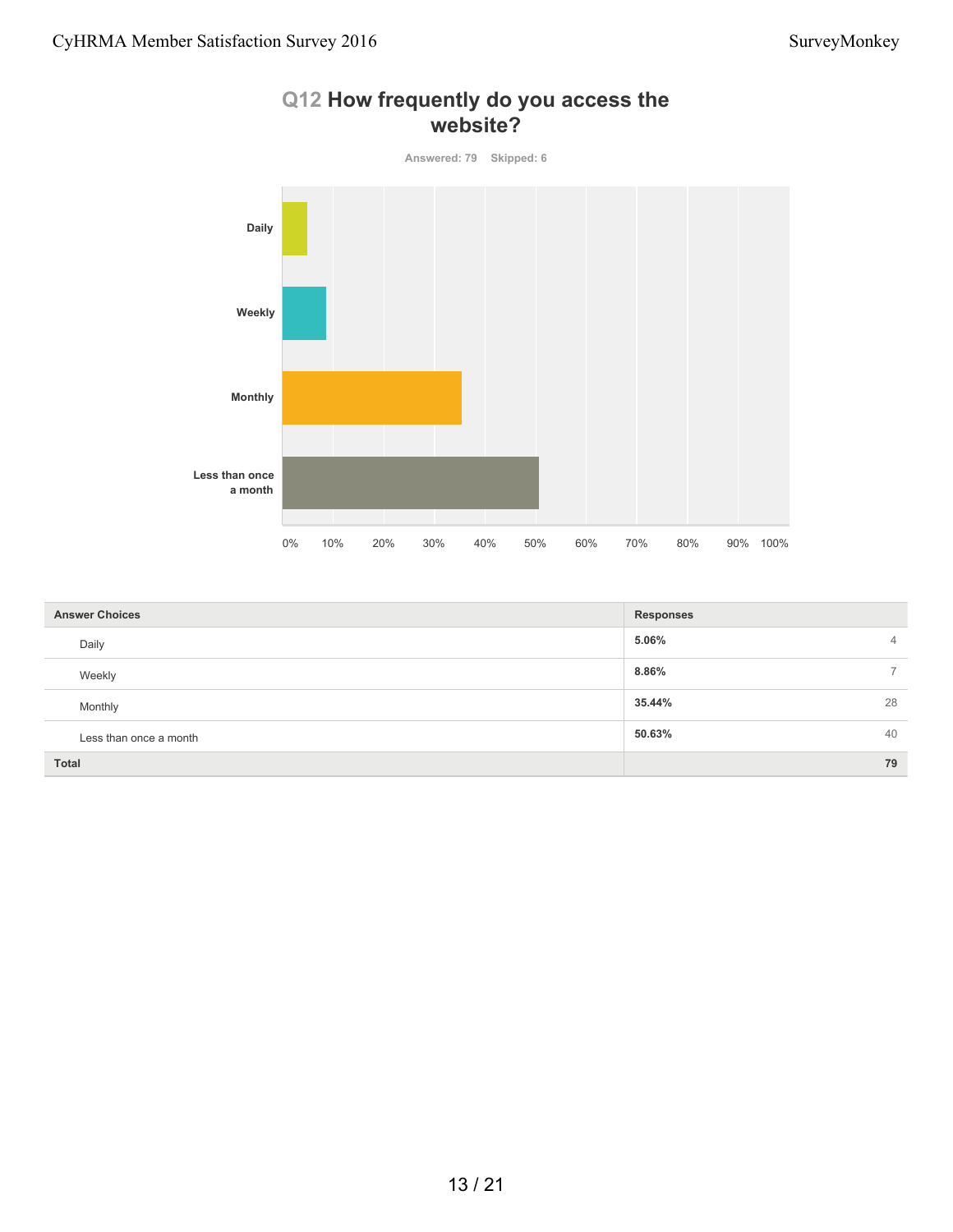#### **Q13 What would you like to see more of on the CyHRMA website?**

**Answered: 23 Skipped: 62**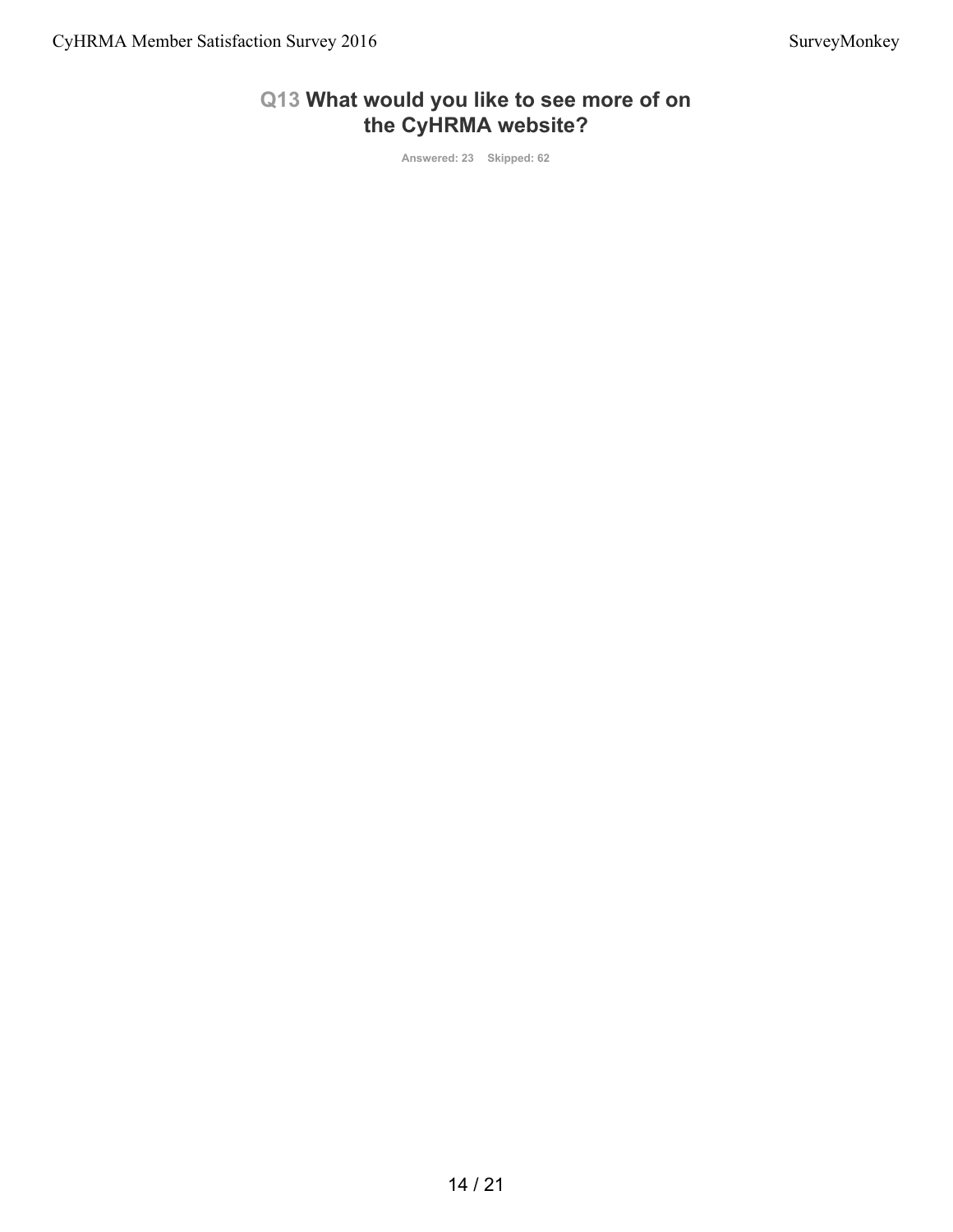

| <b>Answer Choices</b>        | <b>Responses</b> |    |
|------------------------------|------------------|----|
| <b>Annual Conference</b>     | 58.23%           | 46 |
| Annual General Meeting (AGM) | 35.44%           | 28 |
| <b>Annual Party</b>          | 37.97%           | 30 |
| <b>Business Breakfast</b>    | 41.77%           | 33 |
| <b>Networking Event</b>      | 34.18%           | 27 |
| Open Lecture/Presentation    | 26.58%           | 21 |
| None of the Above            | 18.99%           | 15 |
| <b>Total Respondents: 79</b> |                  |    |

# **Q14 Which CyHRMA events have you**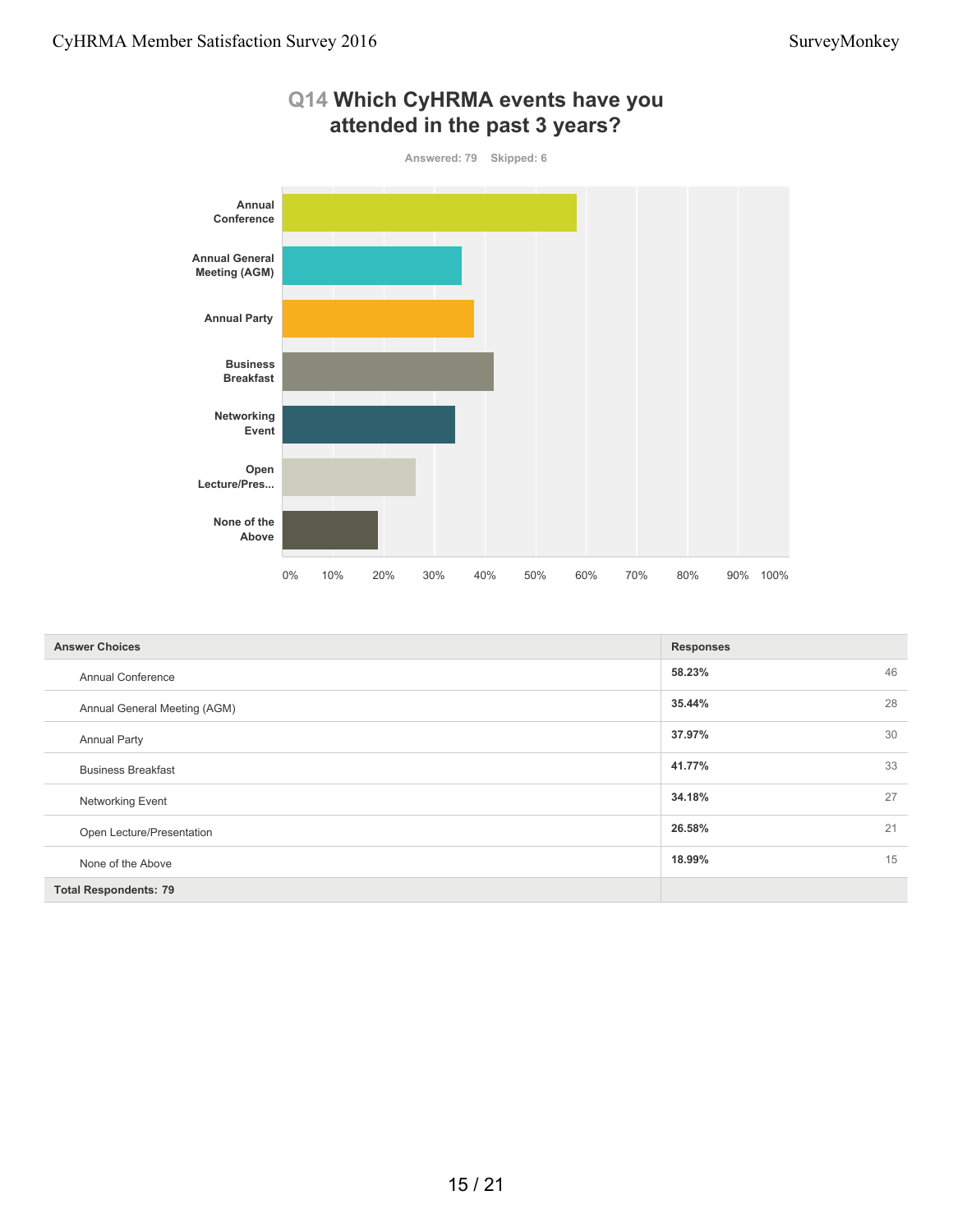

| Q15 Please rate the value you have received |
|---------------------------------------------|
| out of the following CyHRMA events:         |

|                              | Not Important  | Important | Very Important | N/A    | <b>Total</b> | <b>Weighted Average</b> |
|------------------------------|----------------|-----------|----------------|--------|--------------|-------------------------|
| <b>Annual Conference</b>     | 1.32%          | 27.63%    | 46.05%         | 25.00% |              |                         |
|                              |                | 21        | 35             | 19     | 76           | 2.60                    |
| Annual General Meeting (AGM) | 12.68%         | 30.99%    | 12.68%         | 43.66% |              |                         |
|                              | $\overline{9}$ | 22        | 9              | 31     | 71           | 2.00                    |
| <b>Annual Party</b>          | 4.11%          | 38.36%    | 20.55%         | 36.99% |              |                         |
|                              | 3              | 28        | 15             | 27     | 73           | 2.26                    |
| <b>Business Breakfast</b>    | 7.14%          | 31.43%    | 25.71%         | 35.71% |              |                         |
|                              | 5              | 22        | 18             | 25     | 70           | 2.29                    |
| Networking Event             | 2.86%          | 28.57%    | 30.00%         | 38.57% |              |                         |
|                              | $\overline{2}$ | 20        | 21             | 27     | 70           | 2.44                    |
| Open Lecture/Presentation    | 4.35%          | 27.54%    | 30.43%         | 37.68% |              |                         |
|                              | 3              | 19        | 21             | 26     | 69           | 2.42                    |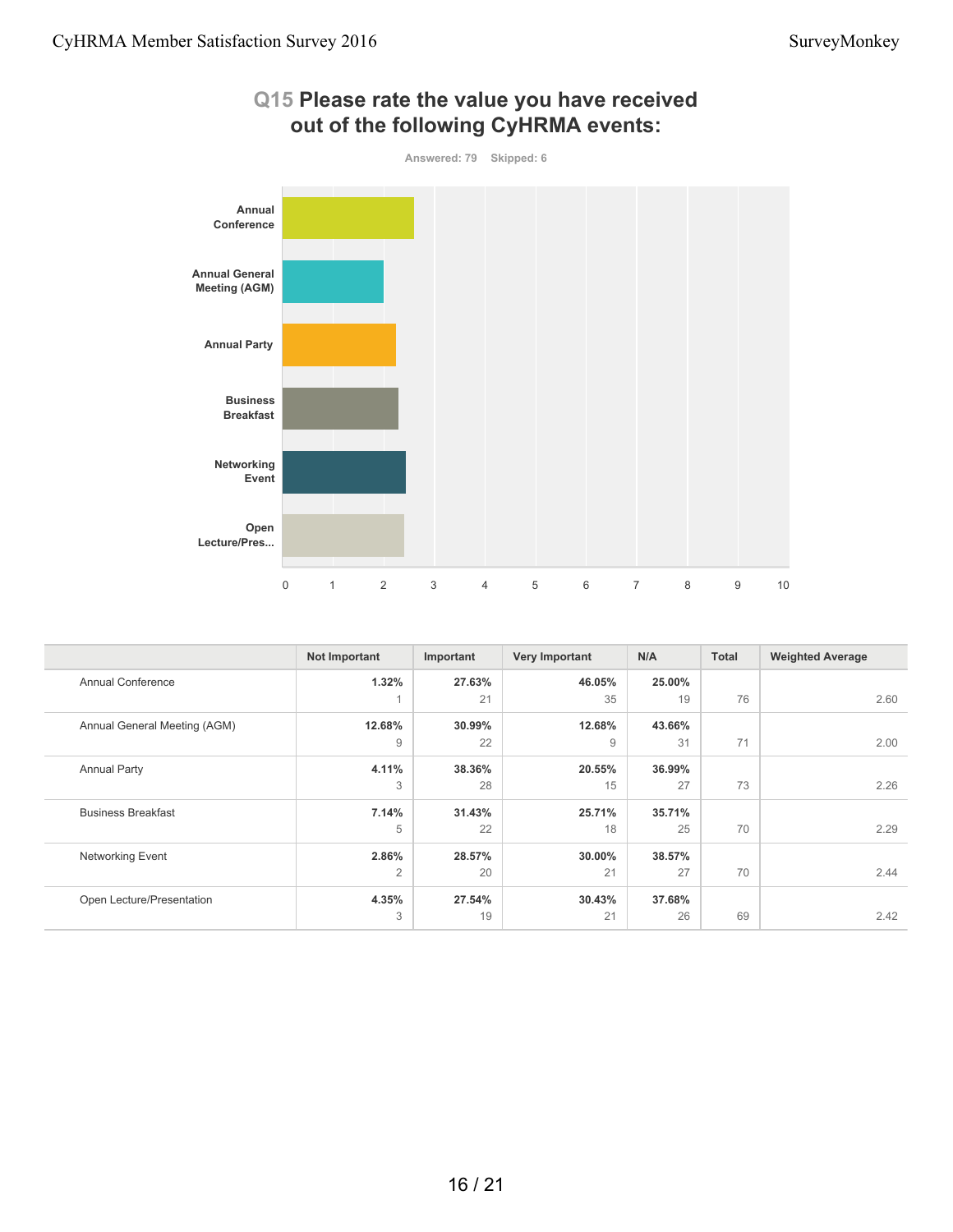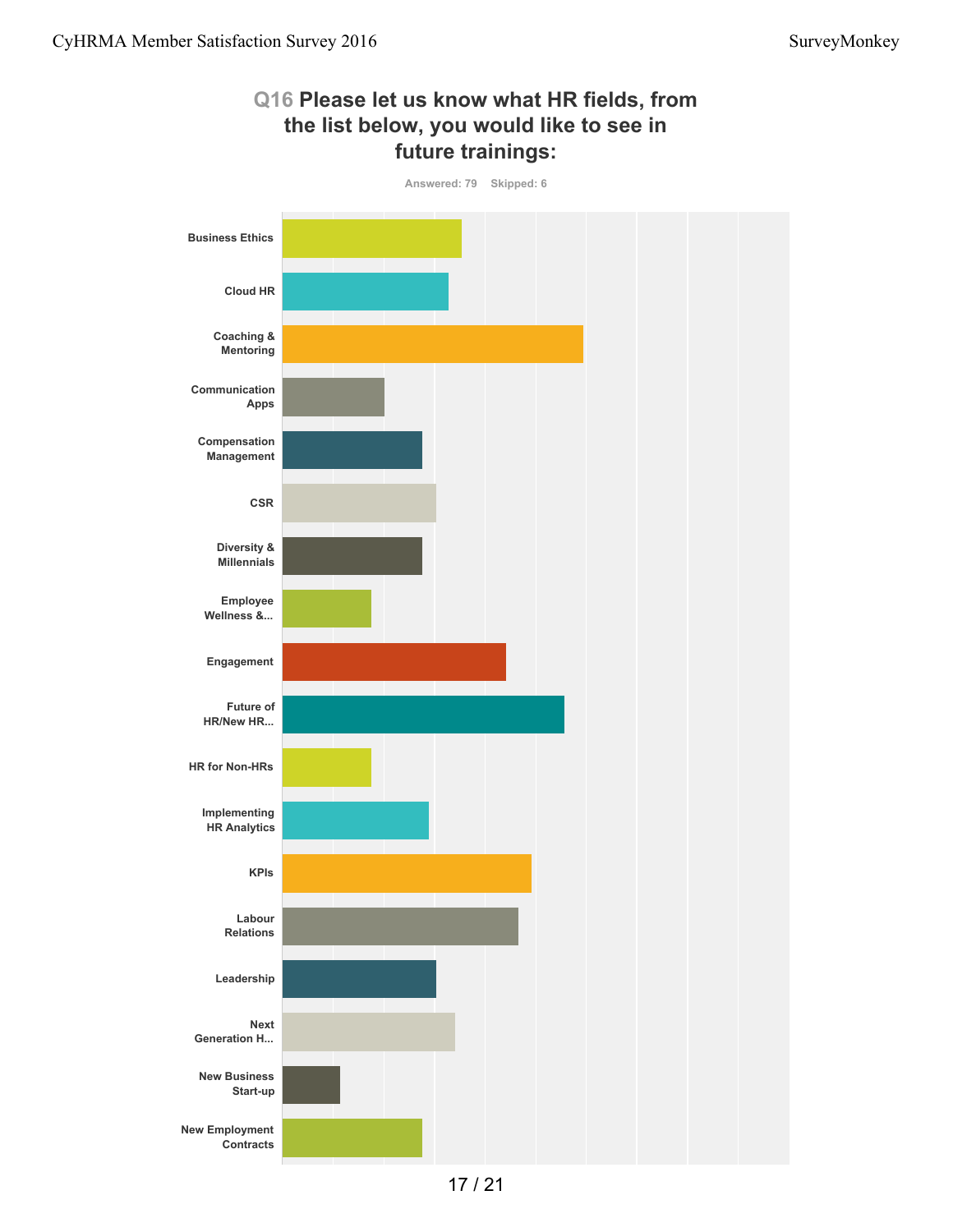#### CyHRMA Member Satisfaction Survey 2016 SurveyMonkey



| <b>Answer Choices</b>             | <b>Responses</b> |    |
|-----------------------------------|------------------|----|
| <b>Business Ethics</b>            | 35.44%           | 28 |
| Cloud HR                          | 32.91%           | 26 |
| Coaching & Mentoring              | 59.49%           | 47 |
| <b>Communication Apps</b>         | 20.25%           | 16 |
| <b>Compensation Management</b>    | 27.85%           | 22 |
| <b>CSR</b>                        | 30.38%           | 24 |
| Diversity & Millennials           | 27.85%           | 22 |
| Employee Wellness & Safety        | 17.72%           | 14 |
| Engagement                        | 44.30%           | 35 |
| Future of HR/New HR Practices     | 55.70%           | 44 |
| HR for Non-HRs                    | 17.72%           | 14 |
| Implementing HR Analytics         | 29.11%           | 23 |
| <b>KPIs</b>                       | 49.37%           | 39 |
| <b>Labour Relations</b>           | 46.84%           | 37 |
| Leadership                        | 30.38%           | 24 |
| <b>Next Generation HR Metrics</b> | 34.18%           | 27 |
| New Business Start-up             | 11.39%           | 9  |
| New Employment Contracts          | 27.85%           | 22 |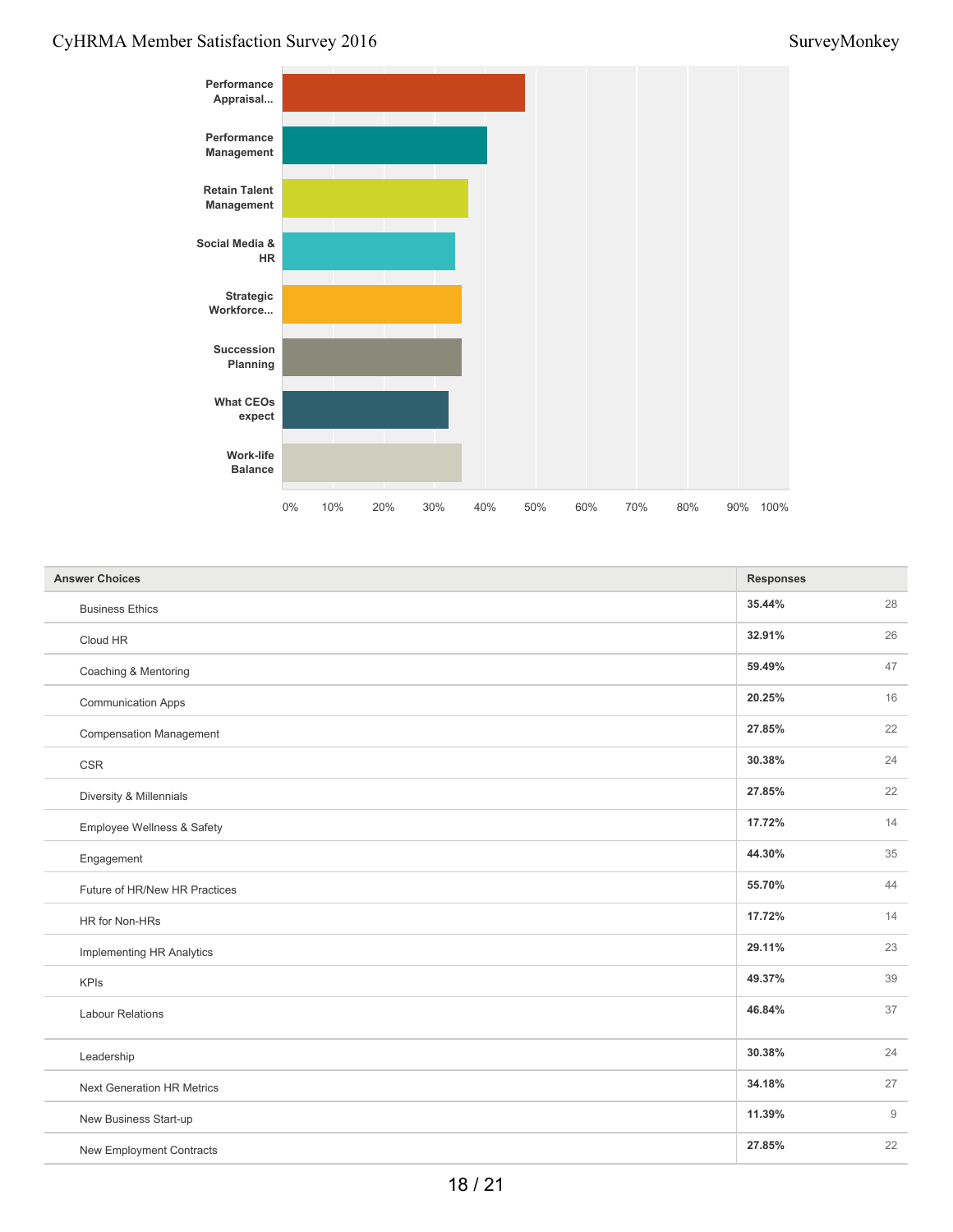#### CyHRMA Member Satisfaction Survey 2016 SurveyMonkey

| Performance Appraisal Methods & Techniques                 | 48.10% | 38 |
|------------------------------------------------------------|--------|----|
| Performance Management                                     | 40.51% | 32 |
| <b>Retain Talent Management</b>                            | 36.71% | 29 |
| Social Media & HR                                          | 34.18% | 27 |
| Strategic Workforce Planning (recruitment, selection, etc) | 35.44% | 28 |
| <b>Succession Planning</b>                                 | 35.44% | 28 |
| What CEOs expect                                           | 32.91% | 26 |
| Work-life Balance                                          | 35.44% | 28 |
| <b>Total Respondents: 79</b>                               |        |    |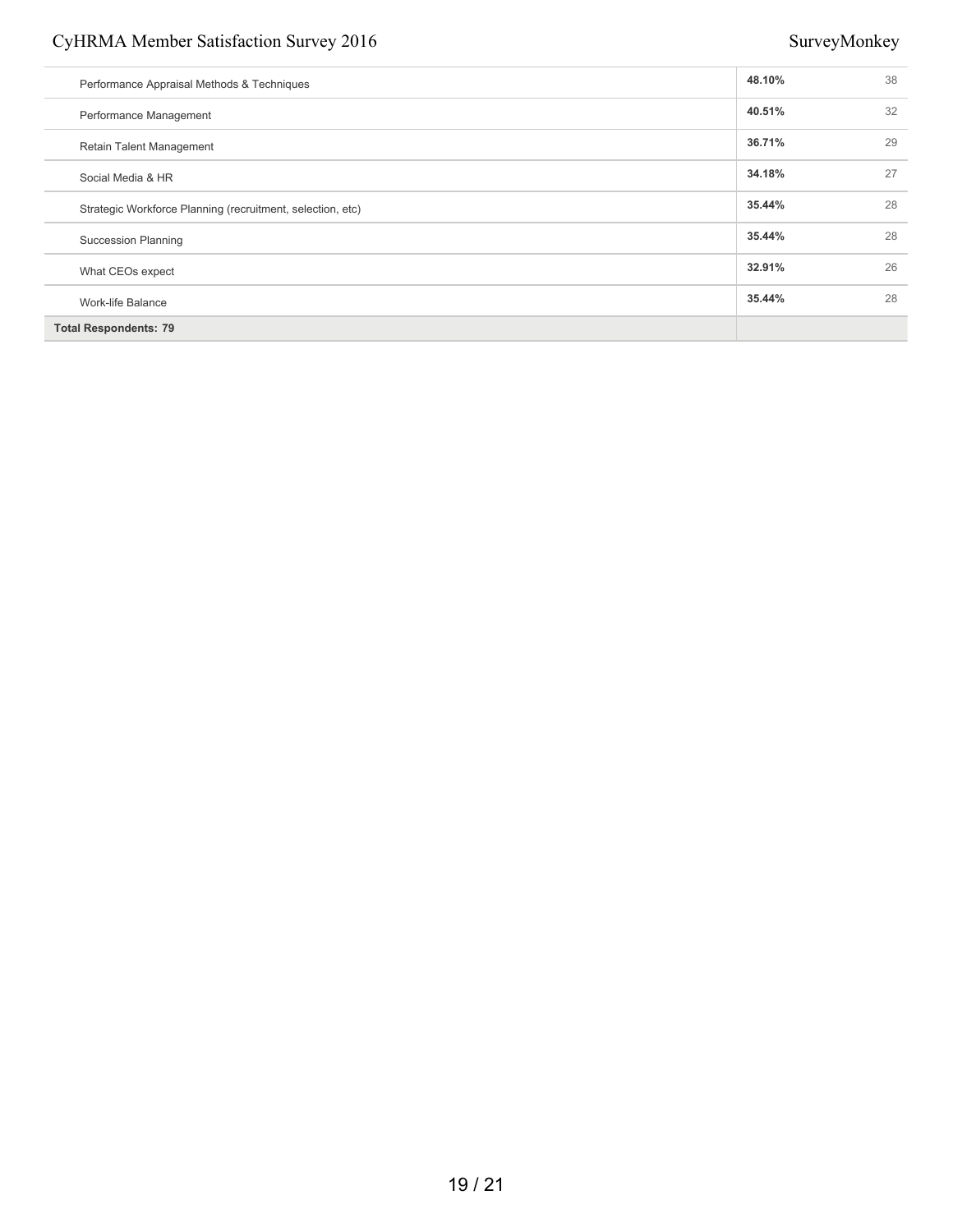

#### **40.51%** 32 **39.24%** 31 **15.19%** 12 **5.06%** 4 **0.00%** 0 **Total 79 Answer Choices Responses** Very Satisfied Somewhat Satisfied Neutral Somewhat Dissatisfied Very Dissatisfied

20 / 21